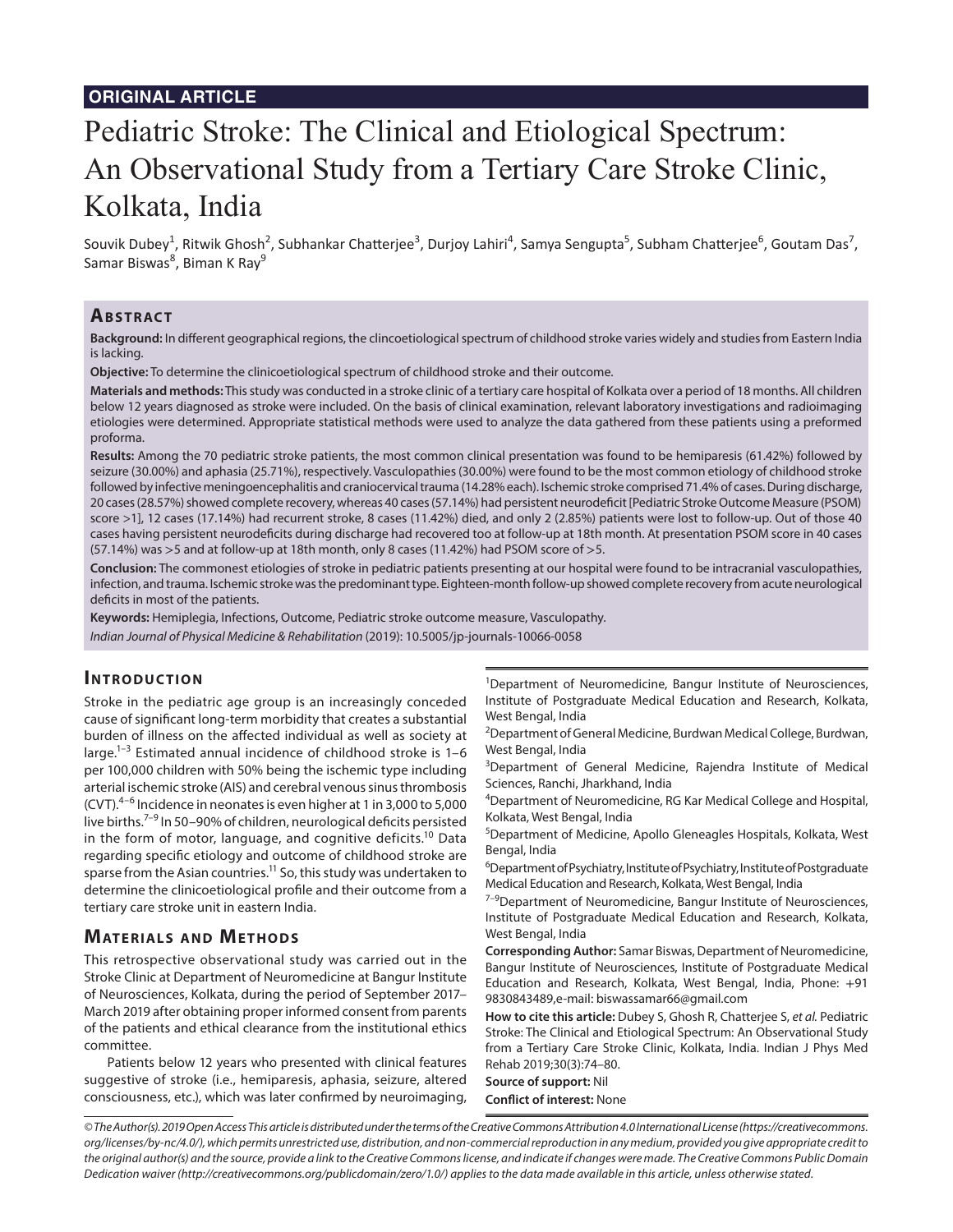were included in this study. Thorough history was taken and detailed clinical examination was done on admission and recorded in a predesigned and pretested format. Complete hemogram, lipid panel, liver function tests, coagulation profile, thrombophilia profile, autoimmune profile, triple viral serologies (HIV, hepatitis B, hepatitis C), cardiac evaluation, cerebrospinal fluid analysis in some cases, high-performance liquid chromatography, computed tomography scan brain, magnetic resonance imaging (MRI) brain (3 Tesla), magnetic resonance angiography (MRA)/venography (MRV), and digital subtraction angiography (DSA) were done where indicated. All the patients were rigorously monitored during their hospital stay and then they were periodically followed up to 18 months' post-discharge.

The outcome of these children was assessed and recorded at two different time frames—at presentation and again at 18 months of follow-up, with the help of the Pediatric Stroke Outcome Measure (PSOM) scale for disability assessment in stroke, dividing into three groups—complete recovery, persistent neurodeficit, and death.12 Pediatric Stroke Outcome Measure is a well-known scoring system widely used to assess neurological recovery in pediatric patients after stroke. It comprises five subscales: right sensorimotor, left sensorimotor (each with subcategories), language production, language comprehension, and cognitive/behavioral. A total score ranging from 0 (no deficit) to 10 (maximum deficit) is given based on the sum of the five subscale scores.

All data were collected, compiled, and subjected to analysis using Microsoft Word and Excel 2007.

## **RESULTS**

A total of 70 patients were included in this study out of which there were 46 males (65.71%) and 24 females (34.28%). The mean age of these patients was  $6.12 \pm 3.5$  years and the median age was 6.5 years.

A total of 50 cases (71.42%) had AIS, 16 (22.85%) had hemorrhagic stroke, and 4 (5.71%) had CVT. Regarding the etiologies, vasculopathies were found to be the most common one (21 cases, 30%) followed by intracranial infection and head and neck trauma (10 patients, 14.28% in each group), followed by prothrombotic state (9 cases, 12.85%), cardiac (7 patients, 10%), central nervous system (CNS) vasculitis (5 cases, 7.14%), hematological [4 cases, 5.71%; 2 cases of acute lymphoblastic leukemia (ALL), 1 case of immune-mediated thrombocytopenic purpura (ITP), and 1 case due to thrombocytopenia secondary to dengue hemorrhagic fever], hypertension [2 cases, 2.85%, one due to Liddle syndrome and the other due to fibromuscular dysplasia (FMD) of renal arteries], and metabolic [2 cases, 2.85%; both due to mitochondrial encephalopathy, lactic acidosis, and stroke-like episodes (MELAS)].

Among vasculopathies, moyamoya angiopathy (MMA) topped the list with 14 cases (20% of total case pool) followed by arterioveinous malformation (AVM) (2 cases), vascular malformation associated with Down's syndrome (2 cases) and with neurofibromatosis (2 cases), and 1 case of aneurysm. Among the 14 cases of moyamoya vasculopathies, 12 cases were ischemic infarct and 2 cases had intraventricular hemorrhage.

Among CNS infections, tubercular etiology topped the list with eight cases (11.42% of total case pool) followed by one case of Japanese B encephalitis and one case of herpes simplex virus (HSV)-2 encephalitis. Amidst tubercular CNS infections, all eight

cases had tubercular vasculitis, six cases had associated tubercular meningitis, and four cases had associated tubercular granuloma. Though hemiparesis was commonest presentation in infective cases, concomitant presence of headache and vomiting was found in 7 out of 10 cases.

Amidst craniocervical trauma, four (5.71% of total cases) cases presented with hemorrhagic stroke and other six (8.57% of total cases) presented with ischemic infarct (four cases of basal ganglia infarcts and two cases of large artery stroke due to dissection of carotid and vertebral artery). Out of nine cases of prothrombotic states, anti-phospholipid antibody syndrome (APLAS), factor deficiencies, and dehydration as the potential risk factors for prothrombotic state leading to AIS were found. Among four cases of CVT (three females, 1 male), one case was following ear infection, one was due to underlying secondary APLAS, one was due to probable dehydration, and one was idiopathic. Out of seven cases of cardiac causes of stroke, five (7.14%) cases were due to congenital heart diseases and two (2.86%) cases had patent foramen ovale. Out of five cases of CNS vasculitis, it was found that Kawasaki Disease, Henoch Schonlein purpura (HSP), polyarteritis nodosa (PAN), systemic lupus erythematosus (SLE), and probable primary CNS vasculitis all had singular case. Sixteen patients of hemorrhagic stroke revealed trauma being the most common (four cases, 25%) etiological burden followed by three cases (18.75%) of AVM rupture, two cases (12.50%) of hypertensive hemorrhage (one Liddle syndrome, one fibromuscular dysplasia), two cases (12.50%) of MMA, four cases (25%) bleeding diastheis, and one case (6.25%) of aneurysmal rupture. Table 1 shows the etiologic distribution of stroke across the study sample.

Hemispherical distribution revealed that in 38 cases (54.28%), left hemisphere was involved and in other 32 cases (45.71%), right hemisphere was involved. Regarding distribution of the cases according to their localization it was observed that in 33 cases (47.14%) had subcortical stroke, in 21 cases (30%) the involvement were purely cortical, and in another 10 (14.2%) cases involvement was cortical with subcortical extension or vice versa (vide Table 2). Out of 21 pure cortical strokes, 10 (47.6%) cases had MMA, 3 (14.2%) cases had CVT, 3 (14.2%) cases had cortical hemorrhage (2 bleeding diasthesis, and 1 AVM rupture), and 5 (23.8%) cases had other causes of AIS.

Hemiparesis (43 cases, 61.42%) was the most common presenting symptom of childhood stroke found in this study, followed by seizure (21 cases, 30%), aphasia (18 cases, 25.71%), headache (14 cases, 20.00%), visual impairment (7 cases, 10.00%), altered consciousness (7 cases, 10.00%), and movement disorder (3 cases, 4.28%) respectively. Interestingly, preceding febrile illness were seen 17 cases (24.28%). Of the 50 cases of AIS, 36 cases (72.00%) had hemiparesis, 14 cases (28.00%) had some form of aphasia, 15 cases (30.00%) had seizures, and 6 cases (12.00%) had visual abnormality at the time of presentation (vide Table 3). Interestingly, all the cases of CVT and 60% of the cases of acute hemorrhagic stroke and only four of the ischemic strokes (all due to MMA) presented with headache.

Regarding outcome assessment, we found that out of 70 children only 8 cases (11.42%) died, 2 cases (2.85%) were lost to subsequent follow-up, and 12 cases (17.14%) had recurrent stroke. Among the 12 cases of recurrent stroke, 8 cases were due to MMA, 2 cases were due to recurrent AVM rupture, and other 2 cases were due to MELAS. Complete recovery from neurodeficit was found in 20 cases (28.57%). Of the rest 40 patients, PSOM was <5 in 32 cases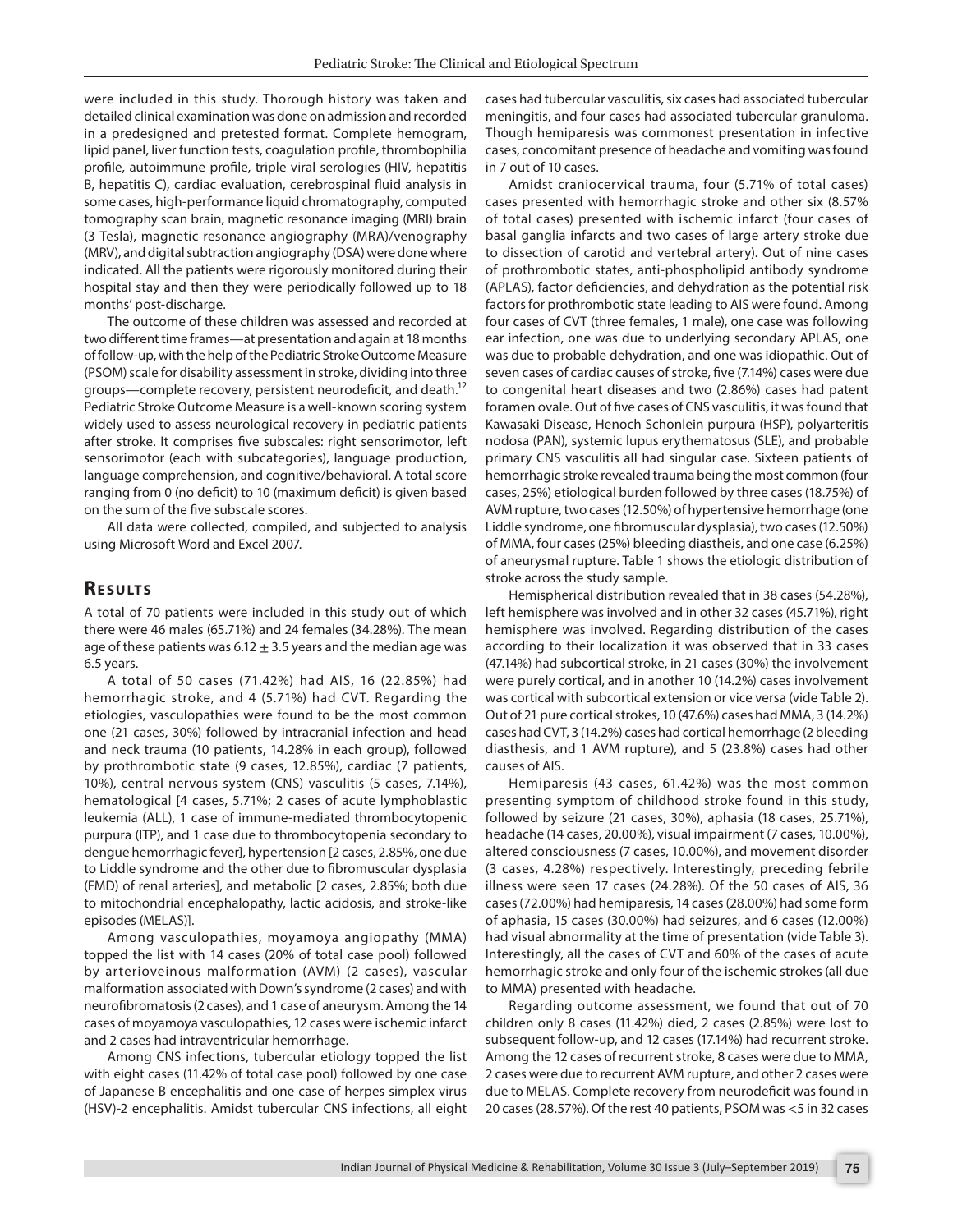| Etiologies                     | Cases (%)  |
|--------------------------------|------------|
| 1. Vasculopathies              | 21 (30)    |
| (a) MMA                        | 14 (20)    |
| (b) Isolated AVM               | 2(2.85)    |
| (c) AVM associated with Downs  | 2(2.85)    |
| (d) AVM associated with NF-1   | 2(2.85)    |
| (e) Rupture of aneurysm        | 1(1.42)    |
| 2. CNS infections              | 10 (14.28) |
| $(a)$ TB                       | 8 (11.42)  |
| (b) Japanese-B encephalitis    | 1 (1.42)   |
| (c) HSV-2 encephalitis         | 1(1.42)    |
| 3. Craniocervical trauma       | 10 (14.28) |
| 4. Prothrombotic state         | 9 (12.85)  |
| (a) Primary APLAS              | 2(2.85)    |
| (b) Secondary APLAS            | 2(2.85)    |
| (c) Protein-C, S deficiency    | 2(2.85)    |
| (d) Hyperhomocysteinemia       | 1(1.42)    |
| (e) Anti-thrombin 3 deficiency | 1(1.42)    |
| (f) Idiopathic                 | 1(1.42)    |
| 5. Cardiac causes              | 7(10)      |
| (a) Congenital heart diseases  | 5(7.14)    |
| (b) Patent foramen ovale       | 2(2.85)    |
| 6. Vasculitis                  | 5(7.14)    |
| (a) Kawasaki                   | 1(1.42)    |
| $(b)$ HSP                      | 1(1.42)    |
| (c) PAN                        | 1(1.42)    |
| $(d)$ SLE                      | 1 (1.42)   |
| (e) Primary CNS vasculitis     | 1(1.42)    |
| 7. Hematological               | 4(5.71)    |
| $(a)$ ALL                      | 2(2.85)    |
| $(b)$ ITP                      | 1(1.42)    |
| (c) Dengue hemorrhagic fever   | 1 (1.42)   |
| 8. Hypertension                | 2 (2.85)   |
| (a) Liddle syndrome            | 1(1.42)    |
| (b) FMD of renal arteries      | 1(1.42)    |
| 9. Metabolic causes            | 2(2.85)    |
| <b>MELAS</b>                   | 2(2.85)    |

**Table 1:** Distribution of pediatric stroke patients according to various etiologies

**Table 3:** Distribution of stroke patients according to clinical features

| Clinical features         | <i>Infarct</i> | Hemorrhage |               |
|---------------------------|----------------|------------|---------------|
| Hemiparesis               | 36             | 5          | $\mathcal{P}$ |
| Seizure                   | 15             | 3          | 2             |
| Aphasia                   | 14             |            | 0             |
| Headache                  |                | 6          | 4             |
| Visual impairment         | 6              | O          |               |
| Altered consciousness     |                | フ          |               |
| Movement disorder         | ς              | 0          | 0             |
| Preceding febrile illness | 10             |            | O             |

**Table 4:** Distribution of cases according to outcome at 18th month of follow-up

| Outcome                      | Number (%) |  |
|------------------------------|------------|--|
| Complete recovery            | 20 (28.57) |  |
| Persistent neurodeficit      | 40 (57.14) |  |
| $(A)$ PSOM score $> 5$       | 8(11.42)   |  |
| (B) PSOM score $< 5$         | 32 (45.71) |  |
| Recurrent stroke             | 12 (17.14) |  |
| Death during course of study | 8(11.42)   |  |
| Lost to follow-up            | 2(2.85)    |  |
|                              |            |  |

cases presented with and this resulted in significant long-term morbidity in these patients. A report by Braun et al.<sup>13</sup> showed that delay in the diagnosis of stroke in 19 out of 45 children ranged from 15 hours to as long as 3 months after initial presentation. Gabis et al.<sup>14</sup> also demonstrated that mean elapsed time from presenting symptom to initial imaging was a total of 35.7 hours (median: 12 hours; range: 0.1–300 hours). A mean lag of 28.5 hours (median: 5.5 hours; range: 0–240 hours) till first encounter with a healthcare provider and an extra mean delay of 7.2 hours (median: 6.6 hours; range: 0–60 hours) in getting a brain imaging done after presentation. Difficulties at levels of the parents, school personnel, or caregiver, in recognizing the graveness of various subtle symptoms, resulted in delayed healthcare contact. The initial symptom can be a common complaint, such as headache or fatigue, and the child might not complain.<sup>14</sup> However, studies have shown that the incidence of pediatric stroke has increased to almost double of that from the prior decades.<sup>15</sup> This can be ascribed to a multitude of factors such as increased survival in children with risk factors for stroke, such as congenital heart disease, sickle cell disease, and leukemia, increased awareness among clinicians and people, and greater availability of advanced diagnostic and therapeutic armories.

A few prospective and retrospective studies have been reported from Southeast Asia, $16-19$  but our study differed from their outcome in several ways. In our study, 50 (71.42%) patients were of ischemic stroke and 16 (22.85%) patients were diagnosed as a hemorrhagic stroke. This may be because ours being an apex institute, most cases of hemorrhagic stroke are admitted in the neurosurgery department for necessary action and hence have been excluded from the study. Adequate identification and determination of etiology is absolutely necessary as stroke can be prevented in some children and treated in others. In our study, vasculopathies were the most common etiology (30%), MMA being the most common among them (20%). Other etiologies

| (e) Anti-thrombin 3 deficiency | 1(1.42) |
|--------------------------------|---------|
| (f) Idiopathic                 | 1(1.42) |
| 5. Cardiac causes              | 7(10)   |
| (a) Congenital heart diseases  | 5(7.14) |
| (b) Patent foramen ovale       | 2(2.85) |
| 6. Vasculitis                  | 5(7.14) |
| (a) Kawasaki                   | 1(1.42) |
| $(b)$ HSP                      | 1(1.42) |
| (c) PAN                        | 1(1.42) |
| $(d)$ SLE                      | 1(1.42) |
| (e) Primary CNS vasculitis     | 1(1.42) |
| 7. Hematological               | 4(5.71) |
| $(a)$ ALL                      | 2(2.85) |
| $(b)$ ITP                      | 1(1.42) |
| (c) Dengue hemorrhagic fever   | 1(1.42) |
| 8. Hypertension                | 2(2.85) |
| (a) Liddle syndrome            | 1(1.42) |
| (b) FMD of renal arteries      | 1(1.42) |
| 9. Metabolic causes            | 2(2.85) |
| <b>MELAS</b>                   | 2(2.85) |
|                                |         |

**Table 2:** Distribution of stroke cases according to localization

| Location                            | Cases (%)  |
|-------------------------------------|------------|
| Subcortical                         | 33 (47.14) |
| Pure cortical                       | 21(30)     |
| Cortical with subcortical extension | 10(14.2)   |

(45.71%) and PSOM was >5 in only 8 cases (11.42%) at 18 months (vide Table 4).

# **Dis c u s sio n**

Stroke in children was previously considered to be rare and frequently misdiagnosed largely owing to low level of suspicion by clinicians and the frequent subtlety of the symptoms with which

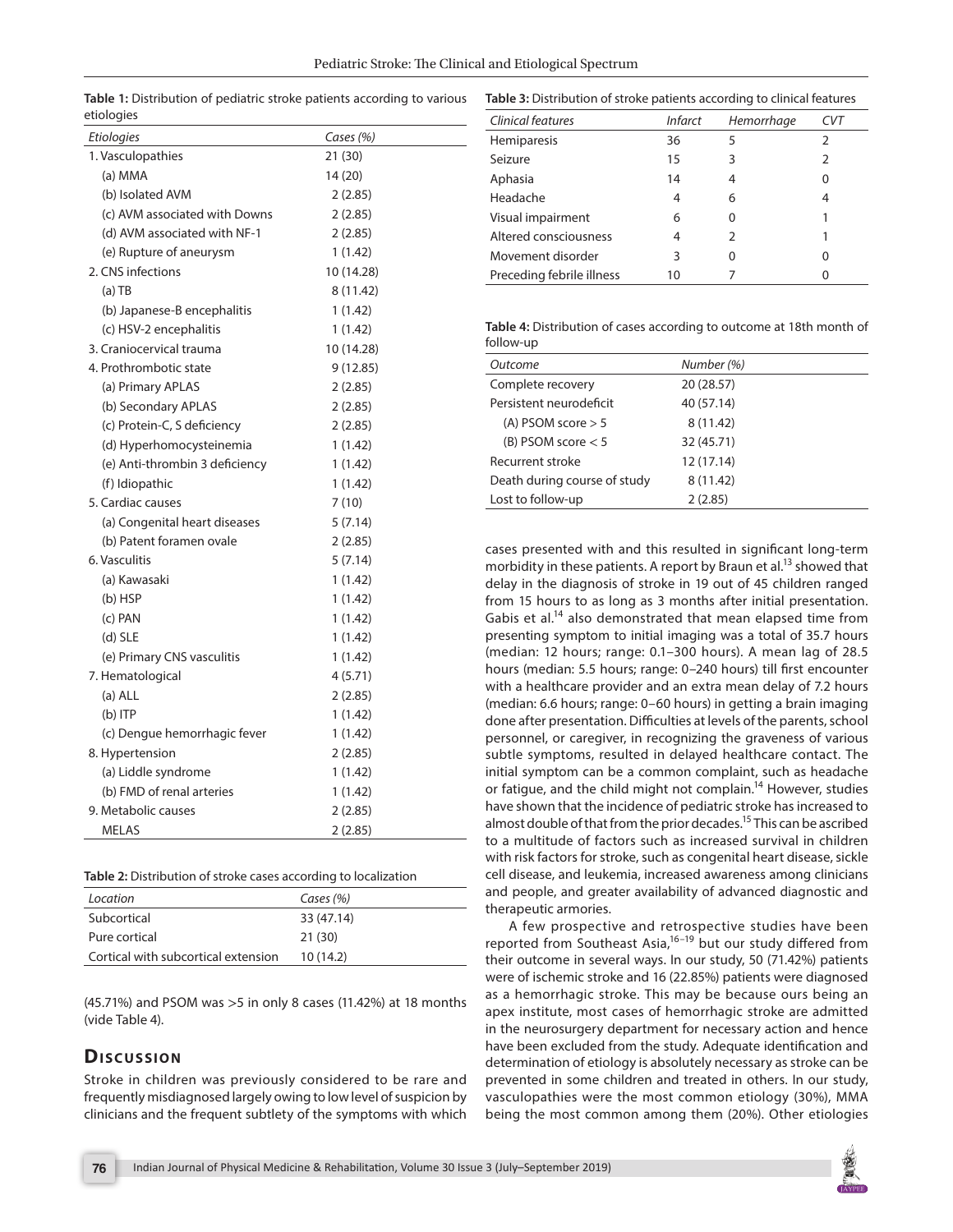in decreasing order of frequencies were intracranial infections (14.28%) followed by craniocervical arterial dissection (14.28%). Tubercular meningitis was found to be the most common infective etiology. Amlie-Lefond et al.<sup>20</sup> and Rosa et al.<sup>21</sup> in their review on pediatric stroke revealed that apparently arteriopathy was predominant underlying mechanism, causing 53% of pediatric strokes. An Asian study by Lee et al.<sup>17</sup> in 2008 also showed vascular etiology (33%) as commonest and intracranial infection as the second most common cause similar to our study. A study by Lee et al.<sup>18</sup> also showed vasculopathy (35.5%) to be the most frequent etiology behind childhood strokes as in our study. However, intracranial infection was found to be much lower down the order compared to our study. Recent study conducted in India, by Patra et al.<sup>16</sup> and Patil et al.,<sup>22</sup> found intracranial infection to be the most frequent etiology of stroke, unlike ours. A study from Pakistan by Siddiqui et al. $^{23}$  also showed intracranial infection to be the most frequent (56%) etiology of pediatric stroke. This discrepancy is probably because our institute was a highest regional tertiary care referral center and therefore there may a clustering of moyamoya and other vasculopathies. The most common etiologic factors for the ischemic stroke were protein C deficiency (9, 23.1%). The most common etiologic factor for hemorrhage was bleeding disorders in about 50% of patients.<sup>24</sup> Tsze et al. reported cardiac disorders as the most common etiological factor in childhood stroke accounting for almost one-third of all cases followed by hematologic and infective causes. They put vasculopathies and trauma much behind as etiological factors. $25$  In a Chinese prospective study on pediatric stroke, Chung et al. also reported cardiac diseases as most common etiologic factor followed by vasculopathies.<sup>26</sup> Compared to the studies from Western region and many a study from the Occident, distribution of the causative factor of pediatric stroke unfurled dissimilar patterns. Cardiac diseases, sickle cell disease, and major arterial dissections were the frequent most underlying illnesses in previous reports from West, $1,27-29$  whereas moyamoya vasculopathy was the most common etiology in this study. As seen in earlier Asian series, high frequency of moyamoya disease was found in this study.17,18,26,30 The International Pediatric Stroke Study (IPSS) group analyzed 1,187 children with stroke<sup>31</sup> with varying ethnic composition, vasculopathies, and cardiac diseases were the predominant causes. Moyamoya disease accounted for merely 6% in this group.<sup>31</sup> Recent most assessment report of the IPSS for risk factors included arteriopathies (53%), cardiac disorders (31%), and infection (24%) followed by acute head and neck disorder (dissection) and acute or chronic systemic illnesses.<sup>32</sup>

Treatment is influenced by the etiology of stroke, especially in cases of moyamoya diseases; hence, it is necessary to establish. Patients with moyamoya disease are offered surgical intervention as definitive therapy.<sup>33,34</sup> Kim et al. have demonstrated a need for earliest possible surgical intervention to prevent poor outcome and rapid disease progression.<sup>35</sup> Therefore, especially in East Asia, moyamoya disease should always be suspected in a child presenting with sudden-onset focal neurodeficit and they should be evaluated promptly by MRA to make a certain therapeutic plan. Cardiac diseases have also been reported to be an important cause of ischemic stroke in children.1,26,36,37 In contrast, we only had 10% of cases with a cardiac etiology behind their stroke, and were associated with poor outcomes. The frequency of cardiac diseases in this study was higher than the 6.1% reported in a previous study of Korean children.<sup>30</sup> This discrepant finding had three robust explanations: (1) incidence of strokes from cardiac diseases has

truly declined over the last decade because of early diagnosis and treatment of the primary cardiac defect and (2) due to selection bias, (3) this was probably because of lack of availability of sophisticated tools in our setting to pick up cardiac causes of childhood stroke.

An increased risk of pediatric stroke has been seen with some inherited metabolic disorders. Many of the cases of pediatric strokes having unknown etiology actually has these disorders underneath. Treatment can be provided for these cases if correctly diagnosed.38,39 We found two patients with stroke caused by MELAS and one with homocysteinemia. The exact mechanopathology of stroke-like episodes in MELAS is unknown. It has been thought that due to aberrant accumulation of mitochondria in vascular endothelium and smooth muscle cells, mitochondrial angiopathy occurs that leads to ischemic lesions in MELAS.<sup>40</sup> Other rare conditions associated with metabolism that increase the risk of stroke include organic aciduria, urea cycle disorders, and Fabry disease, but none of our patients had any of these conditions. Etiological background was shown in previous studies to be pervasively related to chances of recurrent stroke and final outcome. Patients with MMA, embolic stroke, and stroke due to systemic illness had poorer outcomes compared to patients with nonprogressive arterial disease.36 Protein C-deficient state, elevated lipoprotein-(a) levels along with vasculopathies were associated with increased risk of stroke recurrences.<sup>41</sup> In the present study, the risk of recurrence was varied with cardiac disease, metabolic disorder, and vasculopathy, similarly to previous studies.

Central nervous system infections commonly manifested as ischemic stroke in our study population. Inflammatory mechanisms often coexist with infections. This can activate the coagulation cascade by several pathways, viz., increased expression of thromboplastin by monocytes and macrophages, $42$  increased serum level of tumor necrosis factor which can affect pro-coagulant function of endothelium, increased levels of clotting factors like fibrinogen, or by inhibition of anticoagulation systems involving Protein C and Protein S.<sup>42–46</sup> Thus, we often find the mechanism of stroke in intracranial infection is often some form of vascular catastrophe.

Postvaricella angiopathy, rarely considered an important cause of pediatric ischemic stroke, often manifest weeks or months after an uncomplicated chicken pox illness.47,48 Radioimaging features of postvaricella angiopathy include basal ganglia infarction and stenosis of various portions of circle of Willis. Postvaricella angiopathy in childhood gives rise to recurrent TIAs or strokes. However, in our study cohort we did not get any such case.

Fullerton et al. demonstrated that craniocervical arterial dissection (CCAD) in the pediatric age group usually presents with symptoms of acute ischemic stroke (AIS) or transient ischemic attack (TIA).<sup>49</sup> Exposure of uncovered endothelial collagen to naked von-Willebrand factor and activated tissue thromboplastin results in when intimal layers of a vessel wall gets split up due to dissection. This results in fibrin formation, platelet adhesion, and thrombus formation and propagation. Ischemia occurs due to vaso-occlusion at the site of dissection or from clot dislodgement and upstream embolus formation.<sup>50</sup> Aneurysmal dilatation, occurring secondary to impaired integrity of the vessel wall and persistent arterial pressure occlusion, frequently appears in the C1-C2 vertebral artery dissection in children. It is common due to aneurysmal dilatation preceded by persistent pressure occlusion and altered vessel wall integrity.<sup>50,51</sup> Extracranial dissection and intracranial dissection are the two types of CCADs in childhood and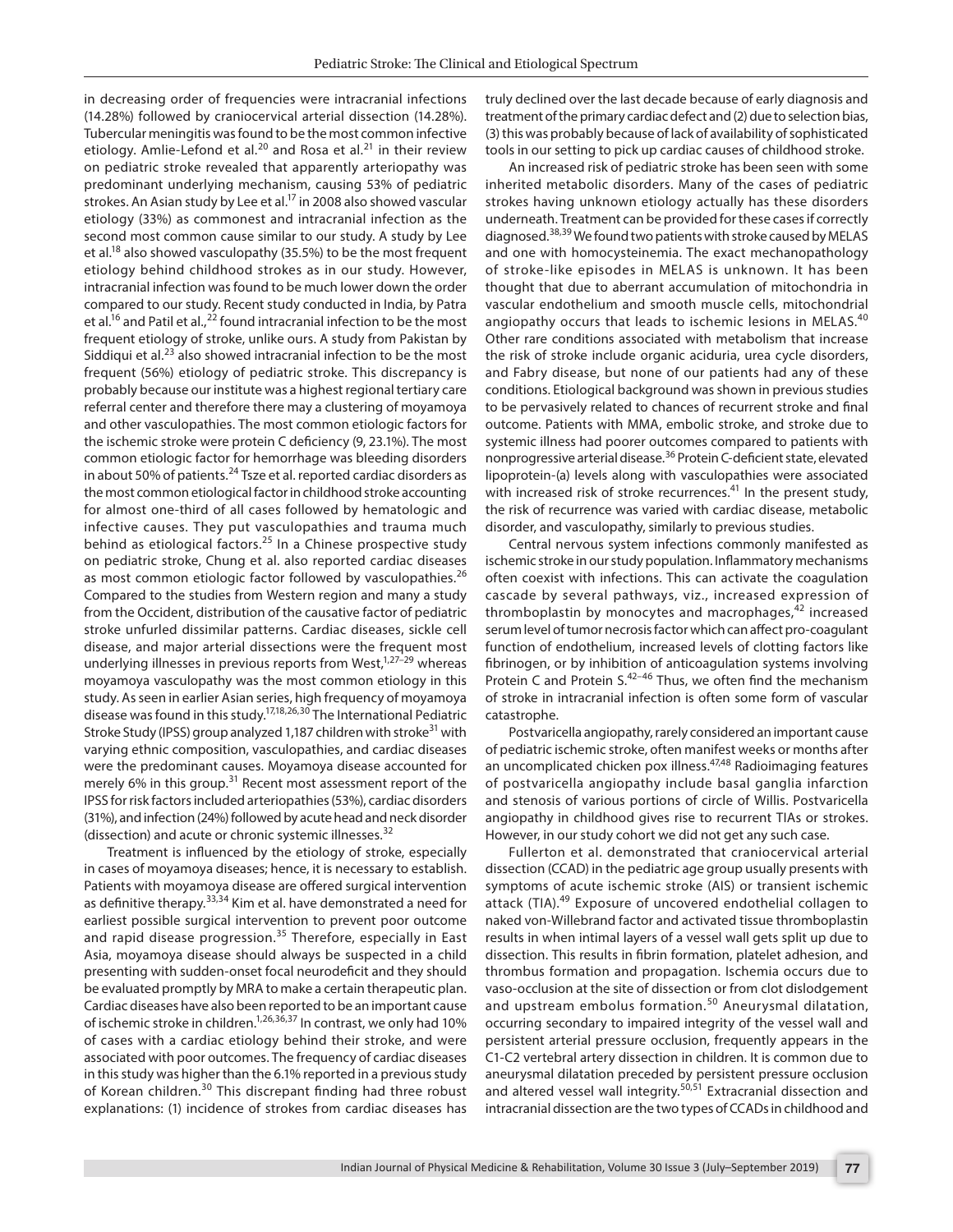have different risk factors and treatment. Almost 5–25% of ischemictype childhood strokes are caused by extracranial dissections, often post-traumatic. Craniocervical arterial dissection was an important cause of childhood stroke in our study cohort. Four cases had basal ganglia stroke due to intracranial dissection and two cases had large artery infarct. Craniocervical arterial dissections involving anterior circulation usually present with hemiparesis, aphasia, or other focal neurodeficits. On the contrary, vertebrobasilar dissection (posterior CCADs) can present with myriad of clinical features ranging from mild disequilibrium to loss of consciousness/ coma as seen in our patients. Hence, diagnosing posterior CCADs become quite defying. History of recent trauma and/or lower cranial nerves affection should be taken as clues. Early evidence suggests that posterior CCADs are more prevalent than anterior CCADs in pediatric ischemic stroke.<sup>52</sup> Interestingly, as observed in cases of this study, diffuse headache is more common in children with CCAD unlike in adults where neck pain is a prominent complaint.<sup>53,54</sup> Difficulties in establishing definitive diagnosis bar the assessment of prevalence of intracranial dissection in childhood. Intracranial transient focal cerebral arteriopathy (FCA), occurring in up to 80% of previously healthy children with AIS, has been the main focus of recent literatures.20 Various evidences suggested that an infective or para-infectious process may be likely to cause many of these transient FCAs, rather than dissections.<sup>20</sup> However, CCADs are enforced to be the cause of these transient FCAs in recent literatures (Dlamini et al.). $55$ 

Central nervous system vasculitis, a rare cause of stroke in children, may be associated with systemic connective tissue disorders as SLE, polyarteritis nodosa, Takayasu's arteritis, juvenile rheumatoid arthritis, or inflammatory bowel disease.<sup>56</sup> Isolated angiitis of the central nervous system (IACNS) occurs in children either as a predominantly small vessel process or involving large arteries. $57$  Leptomeningeal biopsy should be performed in suspected cases of IACNS prior to committing a child with arterial stenosis to immunosuppressant therapy. We got five cases of vasculitic infarcts. All improved significantly with immunosuppressive therapy.

On close observation of nine cases (12.85%) of prothrombotic states, we found primary APLAS (two cases), secondary APLAS (two cases), factor deficiencies (four cases), and dehydration (one case) as the potential risk factors for prothrombotic state leading to AIS. Various systemic conditions of childhood and dehydration often lead to intravascular volume depletion with increased risk of thrombogenesis. However, pediatric stroke may be linked with several thrombophilic conditions and a myriad of more serious primary or secondary hematological disorders. Platelet disorders including thrombocytosis can be associated with AIS. In older infants, iron deficiency anemia has been linked up with increased risk for stroke.<sup>58</sup> Thrombophilias have been identified in one-third to half of children with AIS.<sup>29</sup> Thrombophilias often accompany other factors influencing stroke in children.<sup>59</sup> Antiphospholipid (a-PL) antibodies, including lupus anticoagulant (LAC) and anti-cardiolipin (a-CL), are risk factors for neonatal stroke and prothrombotic states have been found to be associated with delayed diagnosis of ischemic stroke in newborns.<sup>60</sup> The prothrombin gene mutation, factor V Leiden (fVL) mutation, deficiencies in protein C, protein S, anti-thrombin III, in children, have been reported to cause ischemic stroke and bad fetomaternal outcome. Majority of thrombophilias that resulted in pediatric strokes are acquired and seldom of primary

origin. Although a-CL antibodies are found in up to one-third cases of childhood stroke, apparently they do not predict risk of recurrence.<sup>61</sup> Lupus anticoagulants are present in patients with lupus but rarely found in healthy children. Brey et al. reported that about in 1/4th of patients with first ever stroke a-PL antibodies were present.<sup>62</sup> In a study by Angelini et al.,  $63$  75% of children with idiopathic cerebral ischemia were positive for a-PL antibodies. We got one case of hyperhomocysteinemia in a case of homozygous A1298C gene mutation. Hyperhomocysteinemia is a potential risk factor for ischemic stroke in children as stated in their study by van Beynum et al. and Terwecoren et al.<sup>64,65</sup>

In regard to clinical symptoms of stroke, we have found in our study that hemiparesis (67.10%) is the commonest presenting feature with next most common being seizures (28.57%) and aphasia (25.71%), respectively, which was similar to the finding from study by Patra et al.,<sup>16</sup> Patil et al.,<sup>22</sup> and Lee et al.<sup>18</sup> Seizure was the most frequent presenting symptom in the Chinese study by Chung et al.<sup>26</sup> Signs of raised intracranial tension such as vomiting, altered consciousness, and fever were found to be significantly associated with stroke patients with infectious etiologies. Noninfectious etiologies usually presented with a focal neurological deficit (hemiparesis). While headache actually had significant association with CVT.

In our study, we used the PSOM scale for categorization and assessment of poststroke outcome. Complete recovery from neurodeficit [PSOM score 0 (zero)] was noted in 20 cases (%), whereas 40 cases (%) had persistent neurodeficit (PSOM < 5 32 cases, and PSOM > 5 8 cases). Twelve cases (17.14%) had recurrent stroke and eight cases (11.42%) died and only two (2.85%) patients were lost to follow-up. More importantly, those 40 cases who had persistent neurodeficits at follow-up at 18th month had recovered too. Regarding the outcome, in the study by Lee et al.<sup>17</sup> neurological deficits were shown to be present in 45% of the children; the most frequent deficit was motor impairment (24%). Another salient observation of our study was that the cases of stroke following craniocervical trauma had shown excellent recovery profile with standard management; especially, the aphasia in these cases improved splendidly within few weeks on most occasions. This is, in part, probably due to neuronal plasticity or bihemispheric representation of language. It was also seen that most of the patients with a noninfectious cause of stroke completely recovered from neurodeficit, whereas majority of the mortality were due to an infectious etiology. Noninfectious etiology thus predicted a better outcome.

The limitation of this study is a retrospective study design conducted in a single tertiary care center, and not all patients underwent uniformed evaluation, which could result in diagnostic bias. However, it is one of few reports of a relatively large Asian childhood stroke series, including a comparatively large number of moyamoya disease and MELAS patients. Second, as this is a retrospective, observational study, prevalence and incidence cannot be drawn conclusively from these data alone. These data being taken solely from a tertiary care setting cannot be projected to the general population. Some degree of recall bias is also present in our study as this being a retrospective study only, history from the caregiver cannot be relied upon completely. For further understanding the pathophysiology and improving the therapy of childhood ischemic stroke, large-scale clinical trials and continued research will be needed.

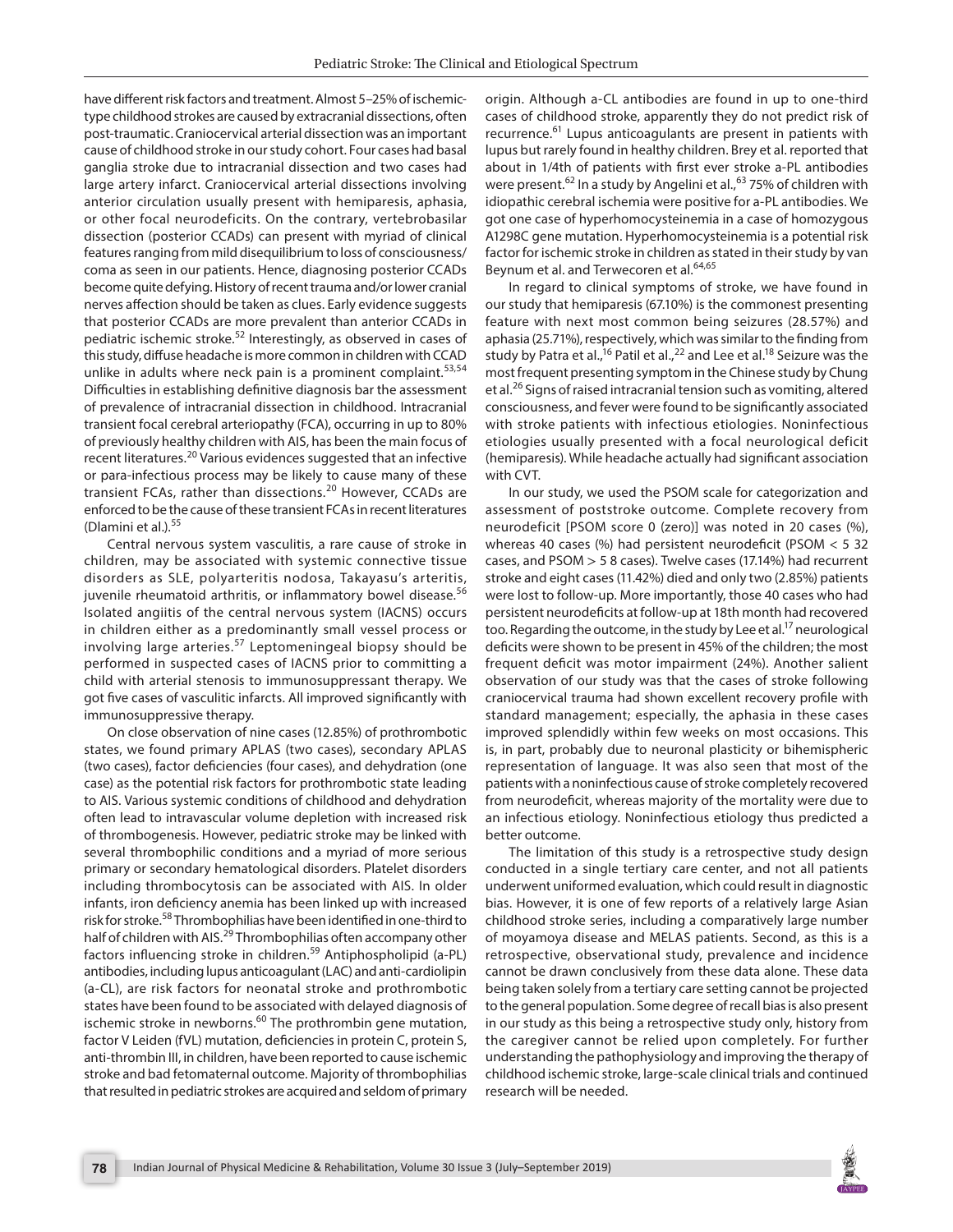## **CONCLUSION**

Ischemic stroke is fairly common in childhood compared to hemorrhagic stroke. Among AIS, vasculopathies are the commonest etiological factor. Among vasculopathies, moyamoya disease is quite common in childhood and high degree of clinical suspicion is necessary as this entity was considered rare even a decade ago. Infectious etiology of childhood stroke is an important consideration as presentation is atypical and prognosis is bad. Ischemic stroke in craniocervical trauma is common and dissection of major vessels has to be kept in mind. Proper diagnosis, early institution of treatment, and integrated approach of childhood stroke management usually fetch good outcome though outcomes depend on etiologies as well.

## **REFERENCES**

- 1. Goldenberg NA, Bernard TJ, Fullerton HJ, et al. Antithrombotic treatments, outcomes, and prognostic factors in acute childhood onset arterial ischaemic stroke: a multicentre, observational, cohort study. Lancet Neurol 2009;8(12):1120–1127. DOI: 10.1016/S1474- 4422(09)70241-8.
- 2. Perkins E, Stephens J, Xiang H, et al. The cost of paediatric stroke acute care in the United States. Stroke 2009;40(8):2820–2827. DOI: 10.1161/STROKEAHA.109.548156.
- 3. Gardner MA, Hills NK, Sidney S, et al. The 5-year direct medical cost of neonatal and childhood stroke in a population-based cohort. Neurology 2009;74(5):372–378. DOI: 10.1212/WNL.0b013e3181cbcd48.
- 4. Agrawal N, Johnston SC, Wu YW, et al. Imaging data reveal a higher paediatric stroke incidence than prior US estimates. Stroke 2009;40(11):3415–3421. DOI: 10.1161/STROKEAHA.109.564633.
- 5. Laugesaar R, Kolk A, Uustalu U, et al. Epidemiology of childhood stroke in Estonia. Pediatr Neurol 2010;42(2):93–100. DOI: 10.1016/j. pediatrneurol.2009.08.009.
- 6. Mallick AA, Ganesan V, Kirkham FJ, et al. Childhood arterial ischaemic stroke incidence, presenting features, and risk factors: a prospective population-based study. Lancet Neurol 2014;13(1):35–43. DOI: 10.1016/S1474-4422(13)70290-4.
- 7. Kirton A, Armstrong-Wells J, Chang T, et al., The international paediatric stroke study Investigators Symptomatic neonatal arterial ischemic stroke: the international paediatric stroke study. Paediatrics 2011;128:e1402–e1410.
- 8. Lynch JK, Nelson KB. Epidemiology of perinatal stroke. Curr Opin Pediatr 2001;13(6):499–505. DOI: 10.1097/00008480-200112000- 00002.
- 9. Ramaswamy V, Miller SP, Barkovich AJ, et al. Perinatal stroke in term infants with neonatal encephalopathy. Neurology 2004;62(11):2088– 2091. DOI: 10.1212/01.WNL.0000129909.77753.C4.
- 10. deVeber GA, MacGregor D, Curtis R, et al. Neurologic outcome in survivors of childhood arterial ischemic stroke and sinovenous thrombosis. J Child Neurol 2000;15(5):316–324. DOI: 10.1177/088307380001500508.
- 11. Visudhiphan P, Chiemchanya S, Wattanasirichaigoon D. Strokes in Thai children: etiology and outcome. Southeast Asian J Trop Med Public Health 1996;27:801–805.
- 12. Kitchen L, Westmacott R, Friefeld S, et al. The pediatric stroke outcome measure: a validation and reliability study. Stroke 2012;43(6):1602– 1608. DOI: 10.1161/STROKEAHA.111.639583.
- 13. Braun K, Kappelle L, Kirkham F, et al. Diagnostic pitfalls in paediatric ischaemic stroke. Dev Med Child Neurol 2006;48(12):985–990. DOI: 10.1017/S0012162206002167.
- 14. Gabis LV, Yangala R, Lenn NJ. Time lag to diagnosis of stroke in children. Pediatrics 2002;110(5):924–928. DOI: 10.1542/peds. 110.5.924.
- 15. deVeber G, Roach ES, Riela AR, et al. Stroke in children: recognition,treatment, and future directions. Semin Pediatr Neurol 2000;7(4):309–317. DOI: 10.1053/spen.2000.20074.
- 16. Patra C, Sarkar S, Guha D, et al. Clinico-etiological profile of childhood stroke in a tertiary care hospital in Eastern India. J Neurosci RuralPract 2015;6(04):515–519. DOI: 10.4103/0976-3147.165414.
- 17. Lee YY, Lin KL, Wang HS, et al. Risk factors and outcomes of childhood ischemic stroke in Taiwan. Brain Dev 2008;30(1):14–19. DOI: 10.1016/j. braindev.2007.05.002.
- 18. Lee EH, Yum MS, Ko TS. Risk factors and clinical outcomes of childhood ischemic stroke in a single Korean tertiary care center. J Child Neurol 2012;27(4):485–491. DOI: 10.1177/0883073811420297.
- 19. Yoshida S, Yamamoto T, Yoshioka M, et al. Ischemic stroke in childhood. No Shinkei Geka 1993;21:611–616.
- 20. Amlie-Lefond C, Bernard TJ, Sebire G, et al. Predictors of cerebral arteriopathy in children with arterial ischemic stroke: results of the international paediatric stroke study. Circulation 2009;119(10):1417– 1423. DOI: 10.1161/CIRCULATIONAHA.108.806307.
- 21. Rosa M, De Lucia S, Rinaldi VE, et al. Paediatric arterial ischemic stroke: acute management, recent advances and remaining issues. Ital J Pediatr 2015;41(1):95. DOI: 10.1186/s13052-015-0174-y.
- 22. Patil S, Adhikari-Thakke A, Gajre M, et al. Clinico-etiological profile of childhood stroke in a tertiary care hospital in Mumbai. Int J Health Sci Res 2019;9:25–30.
- 23. Siddiqui TS, Rehman AU, Ahmed B. Etiology of strokes and hemiplegia in children presenting at Ayub teaching hospital, Abbottabad. J Ayub Med Coll Abbottabad 2006;18:60–63.
- 24. Hammoodi HZ, Hammoodi LA, Al-Mahdawi A. Clinico-epidemiological study of childhood stroke in children welfare teaching hospital/ Baghdad. J Faculty Med 2017;59(1):42–46. DOI: 10.32007/med.1936/ jfacmedbagdad.v59i1.9.
- 25. Tsze DS, Valente JH. Pediatric stroke: a review. Emerg Med Int 2011;2011:734506. DOI: 10.1155/2011/734506.
- 26. Chung B, Wong V. Pediatric stroke among Hong Kong Chinese subjects. Pediatrics 2004;114(2):e206–e212. DOI: 10.1542/peds.114.2.e206.
- 27. Kirkham FJ, Prengler M, Hewes DK, et al. Risk factors for arterial ischemic stroke in children. J Child Neurol 2000;15(5):299–307. DOI: 10.1177/088307380001500506.
- 28. Fullerton HJ, Wu YW, Zhao S, et al. Risk of stroke in children: ethnic and gender disparities. Neurology 2003;61(2):189–194. DOI: 10.1212/01. WNL.0000078894.79866.95.
- 29. Ganesan V, Prengler M, McShane M, et al. Investigation of risk factors in children with arterial ischemic stroke. Ann Neurol 2003;53(2):167– 173. DOI: 10.1002/ana.10423.
- 30. Hwang YS, Yang MS. Clinical characteristics of childhood cerebrovascular disease and analysis on the prognostic factors. J Korean Pediatr Soc 1995;38:353–365.
- 31. Golomb MR, Fullerton HJ, Nowak-Gottl U, et al. Male predominance in childhood ischemic stroke: findings from the international pediatric stroke study. Stroke 2009;40(1):52–57. DOI: 10.1161/ STROKEAHA.108.521203.
- 32. Mackay MT, Wiznitzer M, Benedict SL, et al. Arterial ischemic stroke risk factors: the international pediatric stroke study. Ann Neurol 2011;69(1):130–140. DOI: 10.1002/ana.22224.
- 33. Scott RM, Smith ER. Moyamoya disease and moyamoya syndrome. N Engl J Med 2009;360(12):1226–1237. DOI: 10.1056/NEJMra0804622.
- 34. Kim SK, Cho BK, Phi JH, et al. Pediatric moyamoya disease: an analysis of 410 consecutive cases. Ann Neurol 2010;68(1):92–101. DOI: 10.1002/ ana.21981.
- 35. Kim SK, Seol HJ, Cho BK, et al. Moyamoya disease among young patients: its aggressive clinical course and the role of active surgical treatment. Neurosurgery 2004;54(4):840–844. DOI: 10.1227/01. NEU.0000114140.41509.14.
- 36. Chabrier S, Husson B, Lasjaunias P, et al. Stroke in childhood: outcome and recurrence risk by mechanism in 59 patients. J Child Neurol 2000;15(5):290–294. DOI: 10.1177/088307380001500504.
- 37. DeVeber G, The Canadian Pediatric Ischemic Stroke Study Group Canadian paediatric ischemic stroke registry: analysis of children with arterial ischemic stroke. Ann Neurol 2000;48:514.
- 38. Testai F, Gorelick P. Inherited metabolic disorders and stroke part 1: fabry disease and mitochondrial myopathy, encephalopathy, lactic